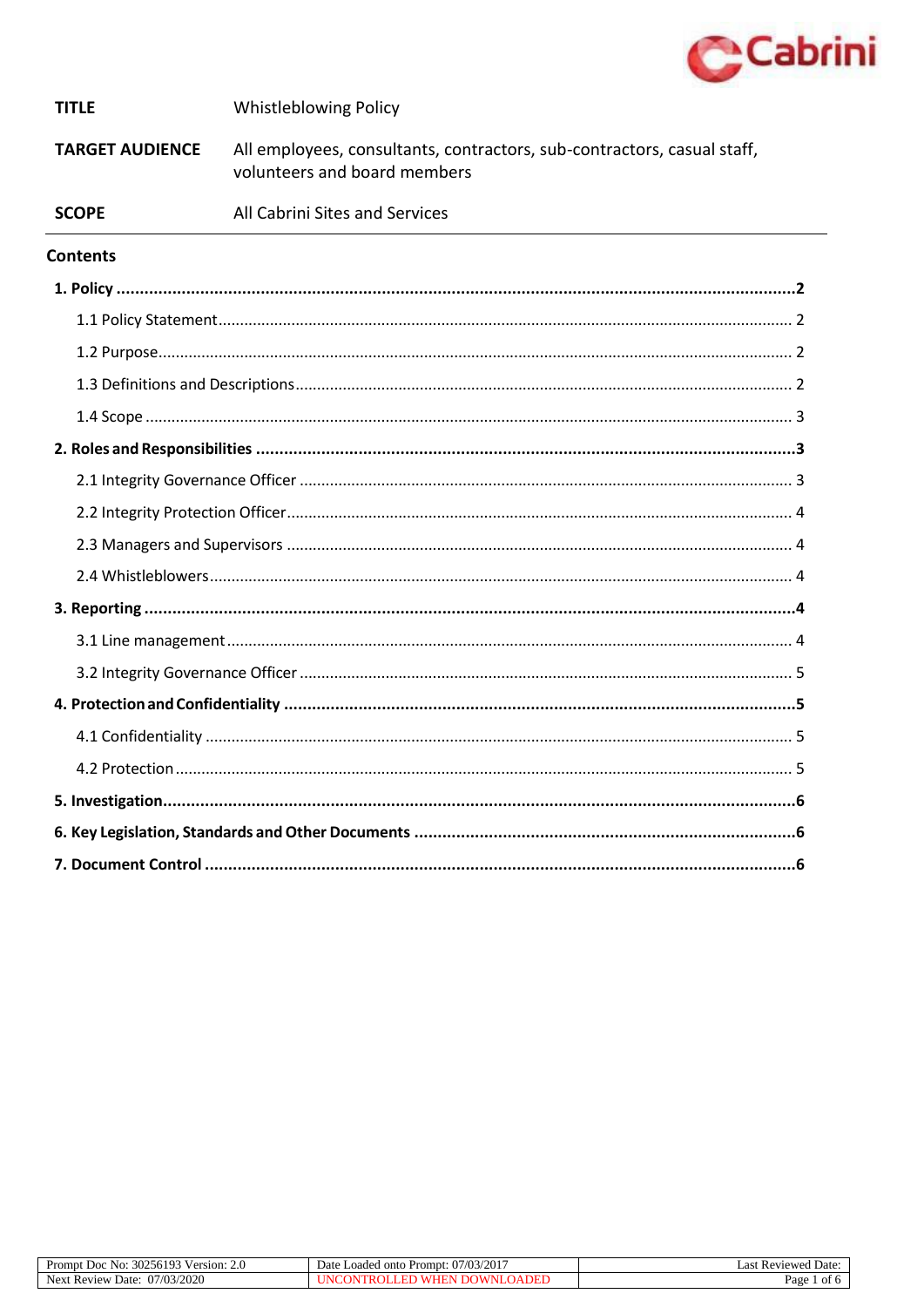

# **1. Policy**

## <span id="page-1-0"></span>1.1 Policy Statement

Cabrini's values, outlined within our code of conduct – 'Our Promise' – reinforce our culture of respect, integrity and honesty and our commitment to acting legally and ethically throughout our operations.

Cabrini recognises that achievement of and adherence to our values is supported by encouraging all people involved with Cabrini, including those with a work, client or supply relationship, to feel comfortable with reporting any wrongdoing. Cabrini acknowledges the importance of managing the confidentiality of anyone who reports wrongdoing as well as protecting those that report from any detrimental action.

Under this policy, Cabrini is committed to:

- Handling all reports confidentially and securely (as required);
- Undertaking necessary actions to safeguard the wellbeing of Whistleblowers; and
- **Providing feedback to Whistleblowers on the outcomes of their report.**

# <span id="page-1-1"></span>1.2 Purpose

This document formalises Cabrini's stance and processes for receiving and investigating reports from Whistleblowers, as well as managing their confidentiality and welfare.

Through establishing governing roles and standard practices; staff, contractors, clients and all Cabrini stakeholders can be confident that Whistleblowing reports will be handled professionally and confidentially.

## <span id="page-1-2"></span>1.3 Definitions and Descriptions

**'Whistleblowing':** '"The disclosure by or for a witness, of actual or suspected wrongdoing in an organisation that reveals fraud, corruption, illegal activities, gross mismanagement, malpractice or any other serious wrongdoing".

**A 'Whistleblower':** "A person who reports serious wrongdoing in accordance with this policy".

This policy refers to reportable conduct as *'Wrongdoing'*, which includes conduct that, in the view of a Whistleblower acting in good faith, is:

- Illegal, or in breach of regulations;
- Fraudulent or corrupt (as defined in Cabrini's Fraud and Corruption Control Plan);
- Unethical, including acting disrespectfully, dishonestly or wilfully breaching Cabrini's Code of Conduct, or any other Policy;
- Seriously harmful or has the potential to be seriously harmful, including deliberate unsafe work practices or disregard for standard operating procedures; and/or
- Represents a serious mismanagement of Cabrini resources.

If a potential Whistleblower has any doubt as to whether the conduct meets the criteria of 'Wrongdoing' they are encouraged to discuss it informally through one of the reporting channels outlined in section three, 'Reporting'. In this regard, Cabrini takes the approach of 'If in doubt, speak up'.

**A 'Report':** within this policy, refers to a disclosure of wrongdoing made by a Whistleblower.

| -103<br>いちん<br>Prompt<br>Version:<br>No:<br>Doc<br>.NJZ.H<br>$\sim$ | (2017)<br>$\sim$ $-$<br>⊅ate<br>Loaded onto<br>Prompt.<br>$0 - 201$ | Date<br>` Reviewed<br>-as |
|---------------------------------------------------------------------|---------------------------------------------------------------------|---------------------------|
| 07/03/2020<br>Next<br>. Review<br>Date                              | ADEI                                                                | Page<br>ി                 |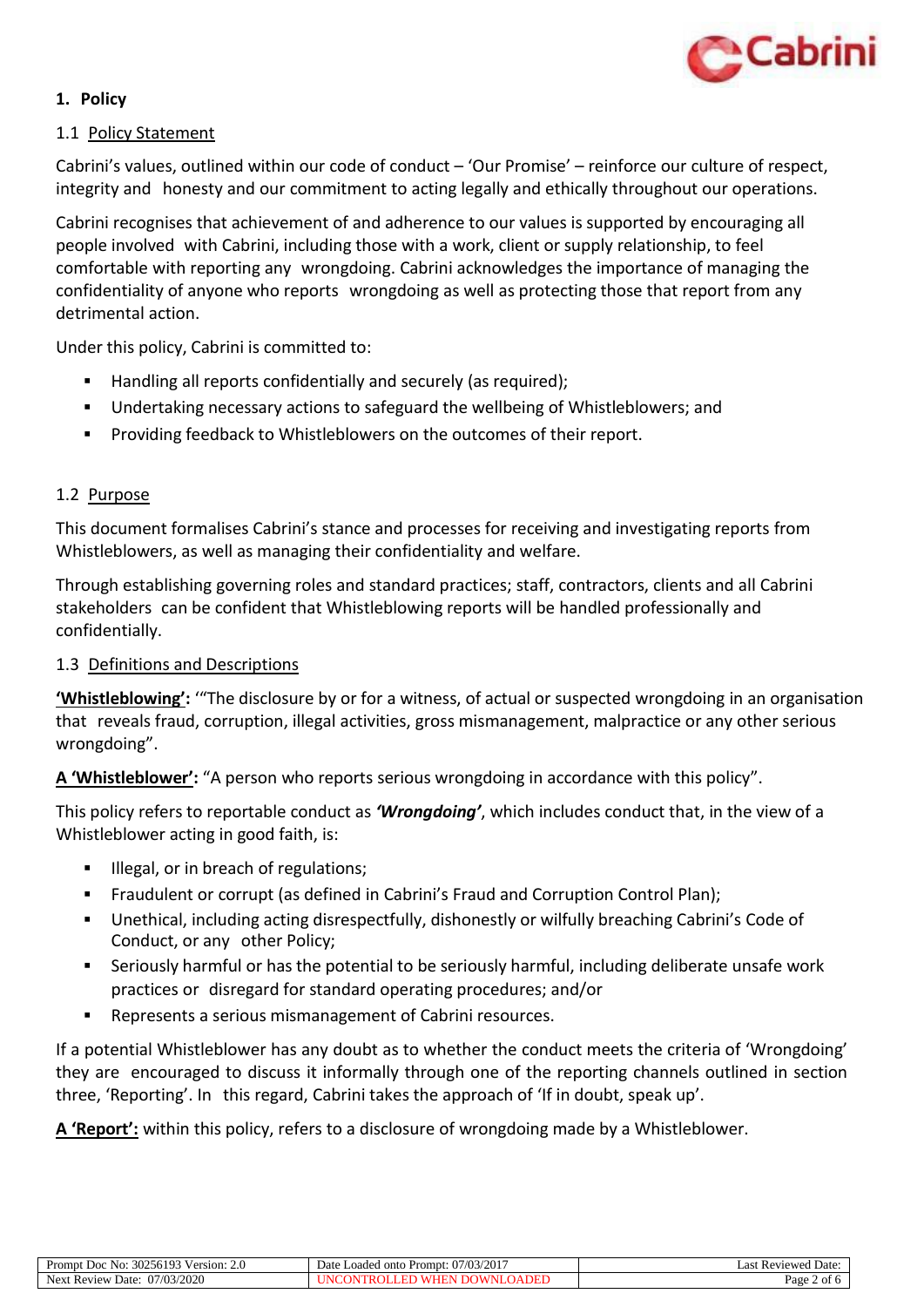

**'Detrimental Action':** a negative action or the threat of such action taken against a Whistleblower in connection with them making a report of wrongdoing, and includes:

- Action causing injury, loss or damage;
- Intimidation or harassment; and
- Discrimination, disadvantage or adverse treatment in relation to a person's employment, career, or business, including the taking of disciplinary action (such as demotion or dismissal).

# <span id="page-2-0"></span>1.4 Scope

This policy applies to Cabrini employees, consultants, contractors, sub-contractors, casual staff, volunteers and board members. Additionally, clients, suppliers and members of the public can make a report under this policy.

## <span id="page-2-1"></span>**2. Roles and Responsibilities**

This policy establishes two roles, that of the 'Integrity Governance Officer' and the 'Integrity Protection Officer' as well as defining responsibilities of Whistleblowers and management staff across Cabrini.

# <span id="page-2-2"></span>2.1 Integrity Governance Officer

Reports of actual or suspected wrongdoing can be made to the Integrity Governance Officer (IGO). The Integrity Governance Officer is responsible for:

- Appointing a suitable Integrity Protection Officer and putting them in contact with the Whistleblower to support them in line with section four of this policy – 'Protection and Confidentiality'.
- Coordinating the investigation of the report by appointment of:
	- $\circ$  An appropriate internal investigator who is independent of the area where the wrongdoing is alleged to have occurred, or
	- o An appropriate external investigator independent of Cabrini where considered necessary.

The Integrity Governance Officer may also act as the investigator, if this does not present a conflict of interest.

Cabrini have appointed two Integrity Governance Officers, one internal and one external. Their names and contact details are:

| <b>Internal Contact</b>  | <b>External Contact</b>            |
|--------------------------|------------------------------------|
| Andrew Ryan              | Graham Noriskin                    |
| Director                 | <b>Executive Director</b>          |
| People Services          | <b>Pitcher Partners Consulting</b> |
| integrity@cabrini.com.au | Graham.Noriskin@Pitcher.com.au     |
| $(03)$ 9508 5314         | $(03)$ 86105620                    |

Integrity Governance Officers can be contacted via the phone or email addresses provided.

The Integrity Governance Officers have direct, unfettered access to independent financial, legal and operational advisers as required, and a direct line of reporting to the CEO or the Board, as may be required to satisfy the objectives of this Policy.

| 302561<br>0.102<br>Version: 2.0<br>Doc<br>Prompt<br>NO:                      | $/03/201$ <sup>-1</sup><br>$\sim$ $-$<br>Date<br>Loaded onto<br>Prompt:<br>$\cdot$ | : Reviewed Date:<br>Last        |
|------------------------------------------------------------------------------|------------------------------------------------------------------------------------|---------------------------------|
| /03/2020<br>$\sim$<br>$\sim$ $\sim$<br>Next<br>. Review<br>Date <sup>-</sup> | ADEL<br>v.                                                                         | Page<br>$\rightarrow$ 01 $\sim$ |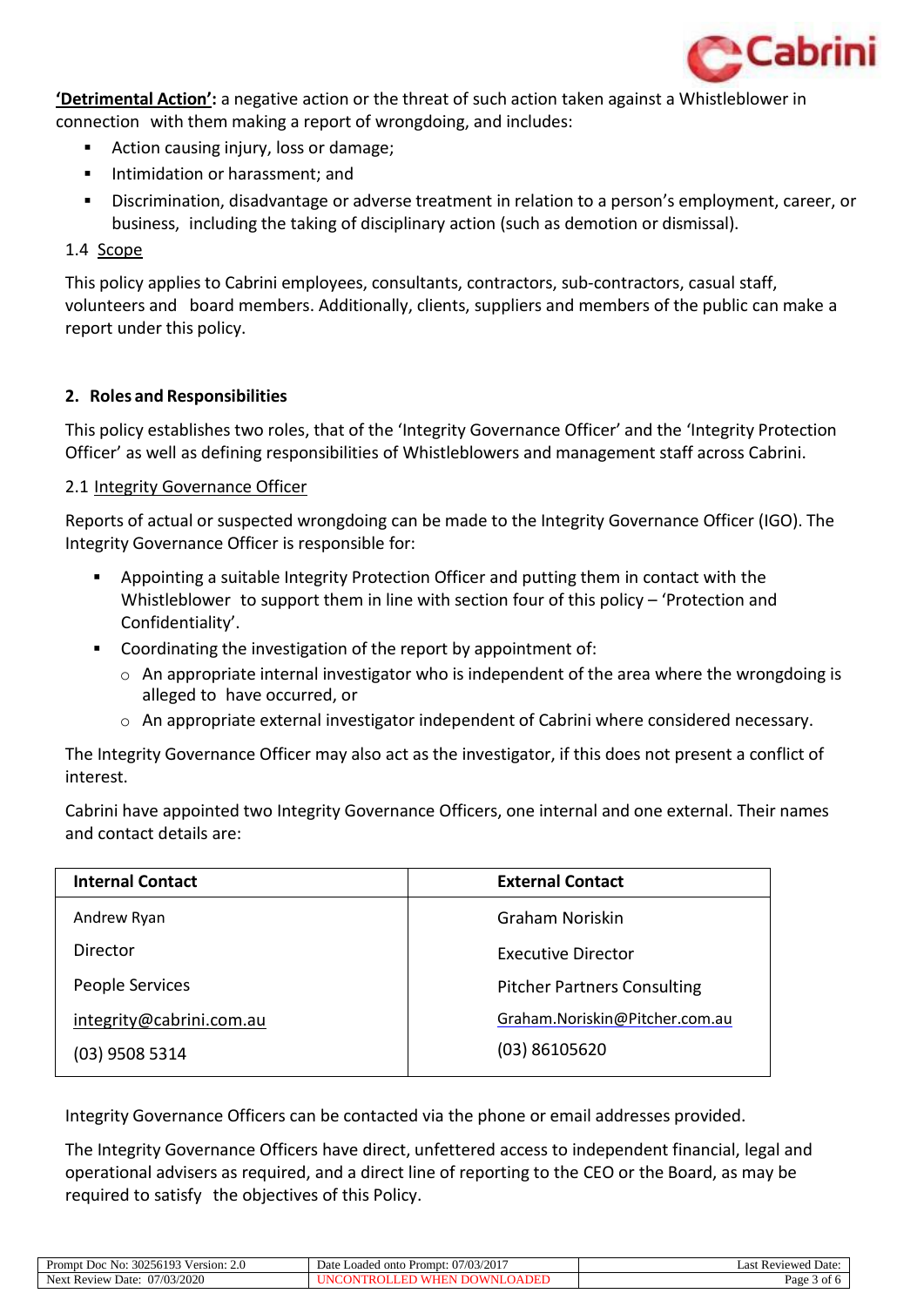

## <span id="page-3-0"></span>2.2 Integrity Protection Officer

The Integrity Protection Officer is appointed to provide protection to the Whistleblower according to this policy. The Whistleblower Protection Officer will provide mentoring and other support deemed necessary by them.

They are responsible for keeping the Whistleblower informed of the progress and outcomes of the investigation subject to considerations of privacy of those against whom the allegations have been made.

The Integrity Protection Officer will be the Executive Director, People and Culture. If this presents a conflict of interest when considering the particulars of the report, the Integrity Governance Officer will appoint a suitable alternative officer.

## <span id="page-3-1"></span>2.3 Managers and Supervisors

Managers and Supervisors across the organisation have a responsibility to respond to reports of wrongdoing from their staff and any external stakeholders they deal with in a professional and confidential manner. This includes escalating these to an Integrity Governance Officer where necessary and at all times protecting the Whistleblower's confidentiality.

## <span id="page-3-2"></span>2.4 Whistleblowers

A Whistleblower should have direct knowledge of the conduct being reported, or have reasonable grounds to suspect it having occurred.

Whistleblowers are expected to act in good faith and should be aware that reports that are found to be knowingly false, of a trivial nature or made maliciously could result in disciplinary action.

## <span id="page-3-3"></span>**3. Reporting**

A number of channels are in place for the purpose of receiving reports from Whistleblowers. A whistleblower may choose whichever channel they believe is most appropriate.

If a potential Whistleblower has any doubt as to whether the conduct meets the criteria of 'Wrongdoing' they are encouraged to discuss it informally through one of the reporting channels outlined in this section, 'Reporting'. In this regard, Cabrini takes the approach of 'If in doubt, speak up'.

## <span id="page-3-4"></span>3.1 Line management

It is important to note that, on occasion, what may appear to be wrongdoing can be caused by a misunderstanding or necessary confidentiality. In these cases, a resolution may be arrived at by discussing the alleged wrongdoing with management in the area that the conduct occurred.

For internal Whistleblowers, they may wish to raise their concerns with their supervisor, or with their supervisor's manager.

For external Whistleblowers, they may wish to raise their concerns with the manager of the member of staff they regularly engage with.

However, should any of the following apply then the Whistleblower may choose to make the disclosure directly to an internal or external Integrity Governance Officer.

- The Whistleblower does not feel comfortable discussing the wrongdoing with line management or does not believe that line managers are appropriately independent of the wrongdoing;
- After discussing the matter within line management the Whistleblower is not satisfied with the outcome; and/or

| 6103 V<br>30256193<br>rompt<br>$\gamma$ version: $2.6$<br>NO.<br>Doc                           | $\sim$<br>10210017<br>Date<br>Loaded<br>onto<br>Prompt.<br>/II 5<br>'201<br>.<br><b>A</b> | Reviewed<br>Date |
|------------------------------------------------------------------------------------------------|-------------------------------------------------------------------------------------------|------------------|
| (2020)<br>$\sim$ $-$<br>$\sim$ $\sim$<br>Date <sup>-</sup><br>. Review<br>Next<br>0.5/<br>∪∠∪∠ | $\mathbf{r}$                                                                              | Page             |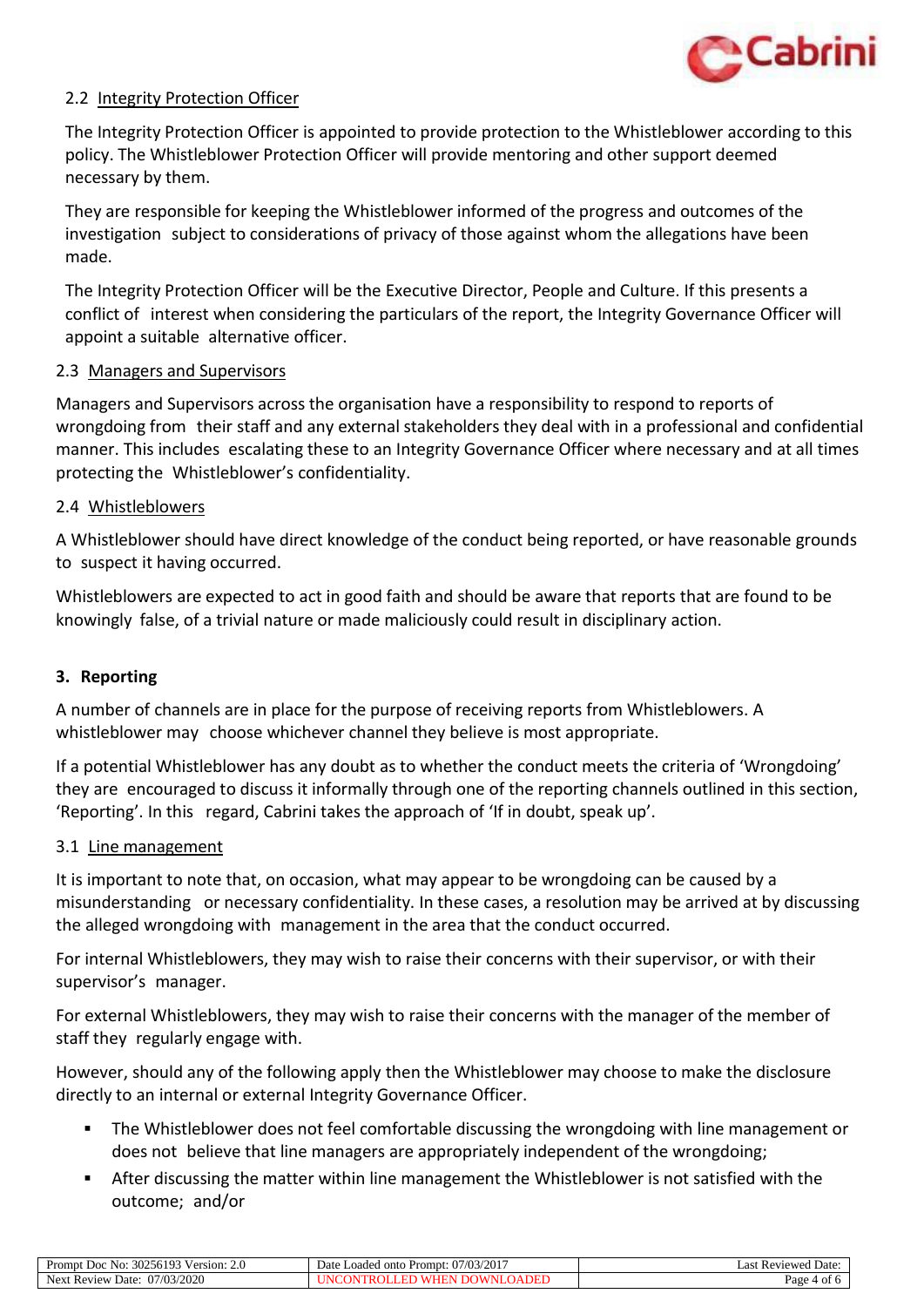

 The conduct to be reported is of a highly serious nature or the Whistleblower believes urgent action is required.

Additionally, if after discussing the matter with line management, either the Whistleblower or the manager becomes aware through further information or preliminary investigation of the matter, that the wrongdoing is of a serious nature, then an Integrity Governance Officer should be notified immediately.

# <span id="page-4-0"></span>3.2 Integrity Governance Officer

Serious Whistleblower reports from both internal and external people should be directed to an Integrity Governance Officer.

# <span id="page-4-1"></span>**4. Protection and Confidentiality**

Cabrini recognises the importance of both Whistleblower confidentiality and protection and takes its responsibility to manage these seriously.

# <span id="page-4-2"></span>4.1 Confidentiality

A whistleblower retains the right to remain anonymous. If the Whistleblower willingly discloses their identity, Cabrini will take all reasonable and legal steps to protect the identity of a Whistleblower. The Integrity Protection Officer will be the Whistleblower's primary point of contact and will manage their privacy in conjunction with the Integrity Governance Officer coordinating the investigation into the matters reported.

Cabrini will not disclose the Whistleblower's identity unless one of the following conditions apply:

- The Whistleblower has consented to the disclosure; or
- The disclosure is required by law (for example, to further a criminal investigation).

Whistleblowers should be aware that when a report is investigated it may become necessary to disclose details of the report to other personnel involved in the investigation or, through the investigative process, elements of the reported conduct may become obvious to the subject(s) of the report. While Cabrini will take steps to avoid the identity of the Whistleblower becoming clear, it should be acknowledged that in the circumstances outlined, this may not be possible. In these and other cases, actions will be taken to protect the Whistleblower from any detrimental actions.

## <span id="page-4-3"></span>4.2 Protection

Cabrini acknowledges that the best protection afforded to a Whistleblower is confidentiality. In addition to this, Cabrini will undertake protective actions to prevent any disadvantage to the Whistleblower as deemed necessary by the Integrity Protection Officer.

Protective actions will be undertaken with an aim to prevent any detrimental action to the Whistleblower. Protective actions will depend on the circumstances surrounding the Whistleblower and the report made.

Any retaliatory actions undertaken by Cabrini staff in reprisal for the filing of a report will be treated seriously, investigated and may result in disciplinary action.

If a Whistleblower believes they have experienced detriment following their report they should first discuss this with their Integrity Protection Officer. If the Whistleblower does not believe the issue has been resolved in a satisfactory manner, they may discuss this with an Integrity Governance Officer.

| -<br>6103<br>.166<br>Prompt<br>Version:<br>1 JOC<br>NO.<br>30.<br>$\sim$ | $\sim$<br>(0.20017)<br>.)ate<br>Loaded onto<br>720 L<br>Prompt.<br>(115<br>. <i>.</i><br>$\cdot$ | * Revieweg<br>-asi<br>Date |
|--------------------------------------------------------------------------|--------------------------------------------------------------------------------------------------|----------------------------|
| 07/03/2020<br>Next<br>Date<br>. Review<br>$\mathbf{v}$ is $\mathbf{v}$   | $\mathbf{r}$<br>1 F                                                                              | Page<br>OT⊣                |